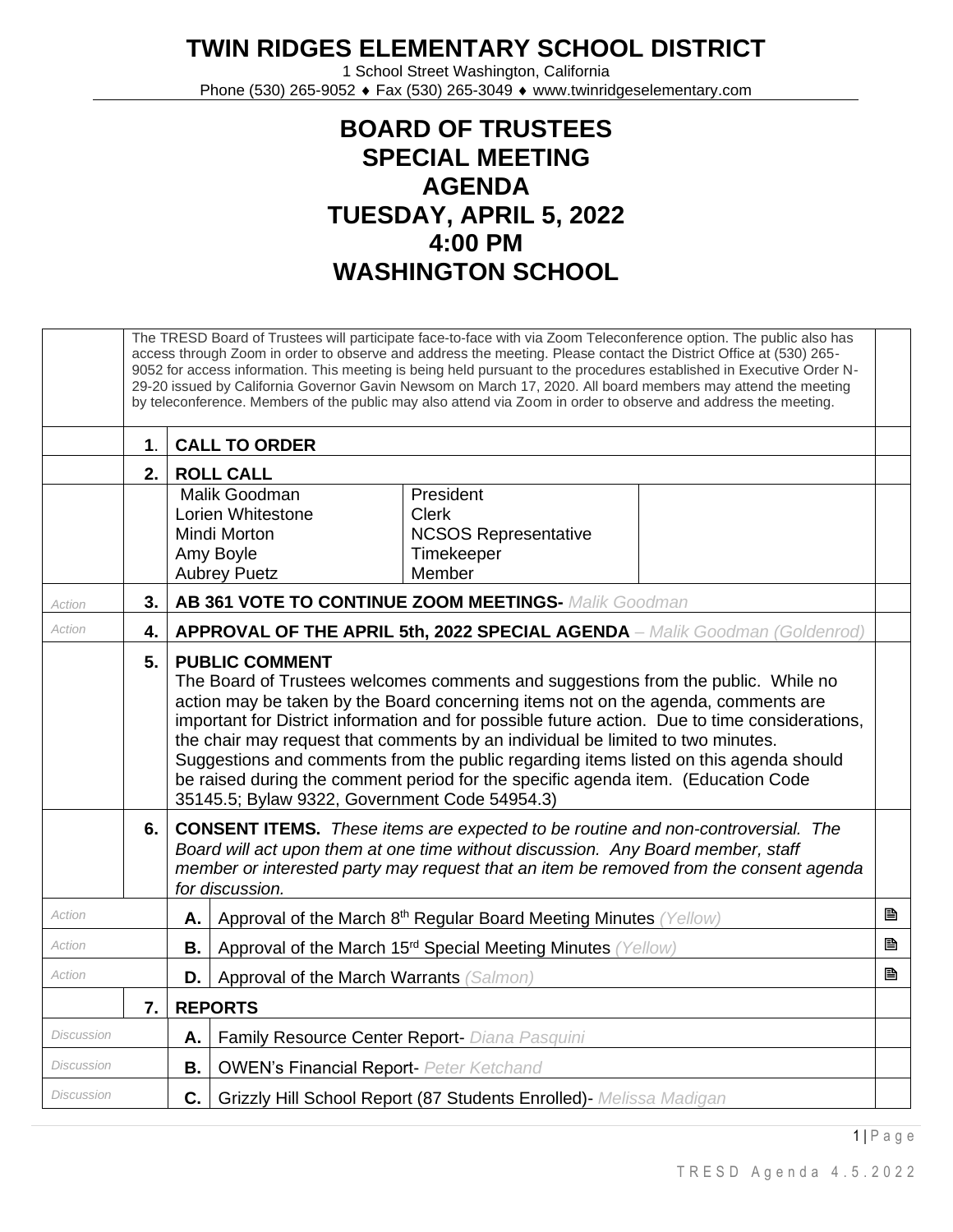|                          |                                                                                                                                                                                                                              | <b>Teacher</b>                                                                                                                                                                                                                                                                                                              | Mrs.<br>Caughey                                                                  |                                           | Mrs.         | <b>Clemens</b> | Mrs.<br><b>Hobbs</b> |              | Mrs.<br><b>Mitchell</b> | Mr.            | <b>Ruckrich</b> |              |  |   |
|--------------------------|------------------------------------------------------------------------------------------------------------------------------------------------------------------------------------------------------------------------------|-----------------------------------------------------------------------------------------------------------------------------------------------------------------------------------------------------------------------------------------------------------------------------------------------------------------------------|----------------------------------------------------------------------------------|-------------------------------------------|--------------|----------------|----------------------|--------------|-------------------------|----------------|-----------------|--------------|--|---|
|                          |                                                                                                                                                                                                                              | Grade                                                                                                                                                                                                                                                                                                                       | TK/K                                                                             | 1                                         | $\mathbf{2}$ | 3              | 4                    | 5            | 6                       | $\overline{7}$ | 8               | <b>Total</b> |  |   |
|                          |                                                                                                                                                                                                                              | <b>Students</b>                                                                                                                                                                                                                                                                                                             | 1/5                                                                              | 9                                         | 8            | 11             | 15                   | 5            | 8                       | 14             | 11              | 87           |  |   |
| Discussion               | D.                                                                                                                                                                                                                           | Washington School Report (6 Students Enrolled)- Adam Pearcy/Melissa Madigan                                                                                                                                                                                                                                                 |                                                                                  |                                           |              |                |                      |              |                         |                |                 |              |  |   |
|                          |                                                                                                                                                                                                                              | <b>Teacher</b>                                                                                                                                                                                                                                                                                                              | <b>Adam Pearcy</b>                                                               |                                           |              |                |                      |              |                         |                |                 |              |  |   |
|                          |                                                                                                                                                                                                                              | Grade                                                                                                                                                                                                                                                                                                                       | K<br>1                                                                           | $\overline{\mathbf{2}}$<br>3 <sup>1</sup> |              | 4   5   6   7  | 8                    | <b>Total</b> |                         |                |                 |              |  |   |
|                          |                                                                                                                                                                                                                              | <b>Students</b>                                                                                                                                                                                                                                                                                                             | $\overline{2}$<br>$\mathbf{1}$                                                   | $\mathsf 0$<br>$\mathbf 0$                | $0 \mid 0$   | 2 0            | 6<br>$\mathbf{1}$    |              |                         |                |                 |              |  |   |
| Discussion               | Е.                                                                                                                                                                                                                           | Oak Tree Preschool Report (21 Students Enrolled) - Pam Langley/Melissa Madigan                                                                                                                                                                                                                                              |                                                                                  |                                           |              |                |                      |              |                         |                |                 |              |  |   |
| Discussion<br>F.         |                                                                                                                                                                                                                              | Teacher's Report- Melissa Madigan/Staff                                                                                                                                                                                                                                                                                     |                                                                                  |                                           |              |                |                      |              |                         |                |                 |              |  |   |
| Discussion               | G.                                                                                                                                                                                                                           |                                                                                                                                                                                                                                                                                                                             | Facilities Management Report- Melissa Madigan/Staff                              |                                           |              |                |                      |              |                         |                |                 |              |  |   |
| Discussion               | Η.                                                                                                                                                                                                                           | Superintendent's Report- Melissa Madigan                                                                                                                                                                                                                                                                                    |                                                                                  |                                           |              |                |                      |              |                         |                |                 |              |  |   |
| Discussion               | I.                                                                                                                                                                                                                           | <b>Board Report- Malik Goodman</b>                                                                                                                                                                                                                                                                                          |                                                                                  |                                           |              |                |                      |              |                         |                |                 |              |  |   |
| 8.                       |                                                                                                                                                                                                                              | <b>DISCUSSION/ACTION ITEMS</b>                                                                                                                                                                                                                                                                                              |                                                                                  |                                           |              |                |                      |              |                         |                |                 |              |  |   |
| Discussion/Action        | Α.                                                                                                                                                                                                                           | Resolution #22-09 of the Board of Trustees of Twin Ridges Elementary School<br>District Approving the Closure of Washington School, Finding the Closure of<br>Washington School Exempt from the California Environmental Quality Act, and<br>Approving the Filing and Recordation of a Notice of Exemption- Melissa Madigan |                                                                                  |                                           |              |                |                      |              |                         |                |                 |              |  | P |
|                          | В.                                                                                                                                                                                                                           |                                                                                                                                                                                                                                                                                                                             |                                                                                  |                                           |              |                |                      |              |                         |                |                 |              |  | B |
| <b>Discussion/Action</b> | C.                                                                                                                                                                                                                           | <b>MOU NCSD and TRESD-</b> Melissa Madigan<br>Rescinding the Birken Vogt Generator Proposal for Washington School- Sunshine<br>Bender (White)                                                                                                                                                                               |                                                                                  |                                           |              |                |                      |              |                         |                |                 |              |  |   |
| Discussion/Action        | D.                                                                                                                                                                                                                           | Approval of Auditor Michelle Hanson for the 21/22 School Year- Sunshine Bender<br>昏<br>(White)                                                                                                                                                                                                                              |                                                                                  |                                           |              |                |                      |              |                         |                |                 |              |  |   |
| Discussion/Action        | Е.                                                                                                                                                                                                                           |                                                                                                                                                                                                                                                                                                                             | B<br>Acton Arboriculture Proposal #6697 Little Acorns Preschool- Melissa Madigan |                                           |              |                |                      |              |                         |                |                 |              |  |   |
| Discussion/Action        | F.                                                                                                                                                                                                                           |                                                                                                                                                                                                                                                                                                                             | B<br>Acton Arboriculture Proposal #6725 Grizzly Hill School- Melissa Madigan     |                                           |              |                |                      |              |                         |                |                 |              |  |   |
| Discussion/Action        | Williams Quarterly Report (4 <sup>th</sup> Quarter, April 1 <sup>st</sup> to June 30 <sup>th</sup> )***<br>G.<br>Typo-meant to be Williams Quarterly Report (3rd Quarter, January 1 to March 31<br>2022)***- Melissa Madigan |                                                                                                                                                                                                                                                                                                                             |                                                                                  |                                           |              |                | B                    |              |                         |                |                 |              |  |   |
| <i>Discussion/Action</i> | Η.                                                                                                                                                                                                                           | <b>ELA Curriculum-</b> Melissa Madigan                                                                                                                                                                                                                                                                                      |                                                                                  |                                           |              |                |                      |              |                         |                |                 |              |  |   |
| <i>Discussion/Action</i> | <b>Surplus Maintenance Tools - Mindi Morton</b><br>ı.                                                                                                                                                                        |                                                                                                                                                                                                                                                                                                                             |                                                                                  |                                           |              |                |                      |              |                         |                |                 |              |  |   |
| Discussion/Action<br>J.  |                                                                                                                                                                                                                              |                                                                                                                                                                                                                                                                                                                             | District Document Storage- Malik Goodman                                         |                                           |              |                |                      |              |                         |                |                 |              |  |   |
| Discussion/Action        | Plumbing at Oak Tree School- Malik Goodman<br>K.                                                                                                                                                                             |                                                                                                                                                                                                                                                                                                                             |                                                                                  |                                           |              |                |                      |              |                         |                |                 |              |  |   |
| <b>Discussion/Action</b> | L.                                                                                                                                                                                                                           | Athletic Instructor for the 2022 School Year- Melissa Madigan                                                                                                                                                                                                                                                               |                                                                                  |                                           |              |                |                      |              |                         |                |                 |              |  |   |
| Discussion/Action        | Μ.                                                                                                                                                                                                                           | Field Trips- Malik Goodman/Staff                                                                                                                                                                                                                                                                                            |                                                                                  |                                           |              |                |                      |              |                         |                |                 |              |  |   |
| <b>Discussion/Action</b> | Evaluate Progress of Annual Goals/LCAP Update- Melissa Madigan<br>N.                                                                                                                                                         |                                                                                                                                                                                                                                                                                                                             |                                                                                  |                                           |              |                |                      |              |                         |                |                 |              |  |   |
| <b>Discussion/Action</b> | Ο.                                                                                                                                                                                                                           | <b>TRTA Update- Tiffany Caughey</b>                                                                                                                                                                                                                                                                                         |                                                                                  |                                           |              |                |                      |              |                         |                |                 |              |  |   |
| Discussion               | Ρ.                                                                                                                                                                                                                           | B<br>Public Hearing (Government Code § 3547.5) Melissa Madigan                                                                                                                                                                                                                                                              |                                                                                  |                                           |              |                |                      |              |                         |                |                 |              |  |   |
| Discussion               | <b>TRESD Public Disclosure of Collective Bargaining Agreements (Government</b><br>i.<br>Code § 3547.5)                                                                                                                       |                                                                                                                                                                                                                                                                                                                             |                                                                                  |                                           |              |                |                      | B            |                         |                |                 |              |  |   |